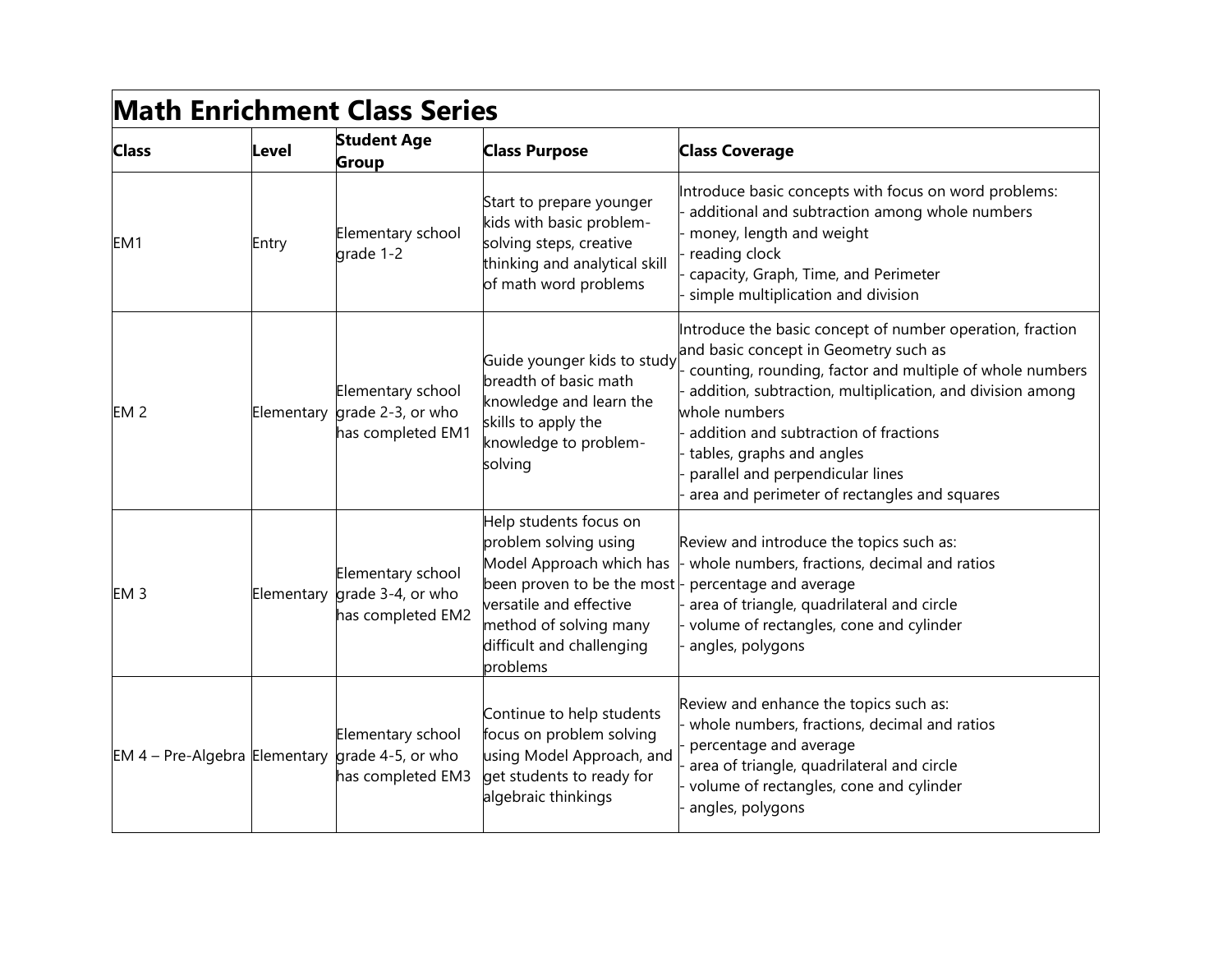| EM - Algebra             | Developing | Middle school<br>grade 5-7                                                                | Introduce basic concepts of<br>Algebra to help students<br>review, improve and build<br>stronger math foundations<br>for junior high school                                          | Introduce the Algebra concepts involving variables<br>indices or exponents with numbers and variables<br>expanding and factorization<br>quadratic equations, system of linear equations<br>word problem involving rate, ration and percentage<br>coordinate plane, quadratic graphs<br>inequality with variables                  |
|--------------------------|------------|-------------------------------------------------------------------------------------------|--------------------------------------------------------------------------------------------------------------------------------------------------------------------------------------|-----------------------------------------------------------------------------------------------------------------------------------------------------------------------------------------------------------------------------------------------------------------------------------------------------------------------------------|
| <b>EM</b> - Geometry     | Developing | Middle school<br>grade 6-8                                                                | Focus on Geometry and<br>Statistics to help students<br>review, improve and build<br>stronger math foundations<br>for junior high school                                             | Introduce the basic concepts for Geometry and Statistics<br>congruent and similar triangles<br>measurement for sector, cone, arc and pyramid<br>Pythagorean theorem and trigonometry<br>motion Geometry<br>statistics: graphic presentation of data and measurement of<br>the distribution                                        |
| EM - Algebra 2           |            | Middle school<br>grade 6-8                                                                | Build on concepts and<br>problem-solving skills<br>learned from Algebra and<br>Geometry                                                                                              | Introduce concepts from Geometry and Statistics<br>- functions<br>complex numbers<br>sequences and series<br>probability<br>statistics<br>trigonometry and graphs                                                                                                                                                                 |
| <b>EM</b> - Pre-Calculus |            |                                                                                           | Introduce fundamental<br>knowledge and related<br>High school students problem-solving skill. Help<br>Ram up students for further<br>study in AP Calculus                            | Throughout the course, students will learn:<br>Operations of Algebraic expressions, and functions<br>Evaluate, graph, transform functions / inverse functions<br>Polynomials and rational/complex zeros<br>Solve equations, system of equations, inequalities<br>Analyze, graph trigonometric functions and their inverse<br>ones |
| EM - SAT Math            |            | Students from grade<br>8 to 11, who are<br>preparing for a<br>successful SAT Math<br>test | Review the fundamental<br>math concepts according to - Number and Operations<br>the new SAT test standards, -<br>and practice basic problem-<br>solving using SAT exam<br>references | Review the SAT material:<br>Algebra and Functions<br>Geometry and Measurement<br>Data Analysis, Statistics, and Probability<br>SAT mock exams                                                                                                                                                                                     |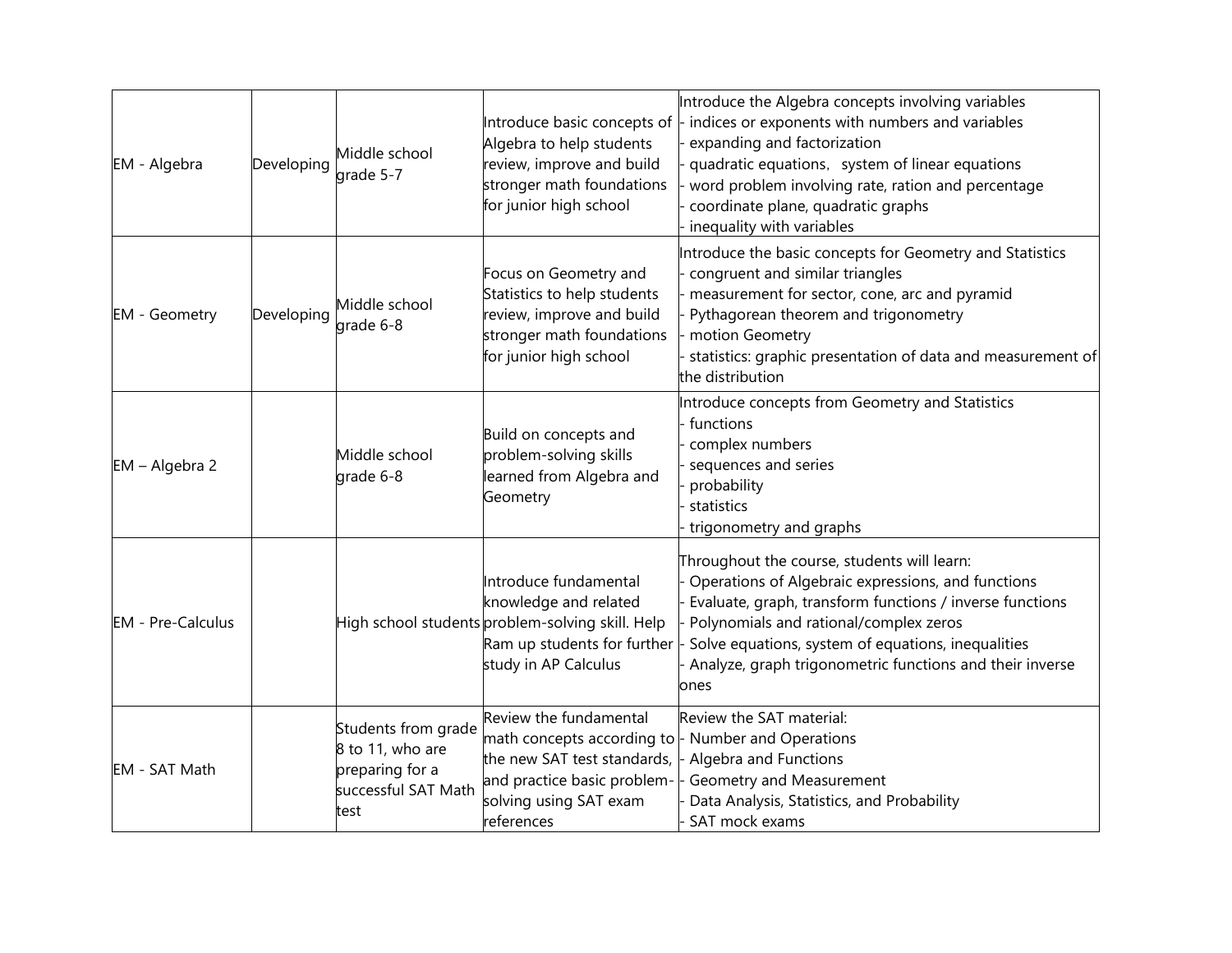| <b>Math Olympic Class Series</b> |            |                                                                                                                                                                                    |                                                                                                                                                                                                                                              |                                                                                                                                                                                                                                                                                                                                                                                                                                                                        |  |
|----------------------------------|------------|------------------------------------------------------------------------------------------------------------------------------------------------------------------------------------|----------------------------------------------------------------------------------------------------------------------------------------------------------------------------------------------------------------------------------------------|------------------------------------------------------------------------------------------------------------------------------------------------------------------------------------------------------------------------------------------------------------------------------------------------------------------------------------------------------------------------------------------------------------------------------------------------------------------------|--|
| <b>Class</b>                     | Level      | <b>Student Age Group</b>                                                                                                                                                           | <b>Class Purpose</b>                                                                                                                                                                                                                         | <b>Class Coverage</b>                                                                                                                                                                                                                                                                                                                                                                                                                                                  |  |
| MO <sub>1</sub>                  | entry      | Above 3rd grade, who<br>has just started to learn Introduce basic math<br>MO.<br>(*** Prerequisites: MUST be<br>already proficient in basic<br>arithmetic skills and PEMDAS<br>**) | concepts that are required<br>in math competitions such<br>as MathIsCool                                                                                                                                                                     | Explain types of numbers, prime factorization, LCM, GCF,<br>exponent, radical, and factorial, fraction, percent, decimal,<br>ratio, proportion, as well as mean, median, and mode;<br>Basic Algebra expressions and operations, using Algebra to<br>solve simple word problems;<br>Geometry shapes, perimeter, area, circumference, surface<br>area, and volume;<br>Basic counting methods and basic probability.                                                      |  |
| MO <sub>2</sub>                  |            | elementary has learned MO for 1<br>vear                                                                                                                                            | Use practical problem-<br>solving examples to<br>Around 4th grade, who systematically walk through<br>math concepts and basic<br>problem-solving strategies<br>that are being used in the<br>competition.                                    | Review basics with in-depth explanations and examples,<br>practice problems using basic concepts such as,<br>prime & composite<br>distributive property, etc.<br>"Chickens & Rabbits" pattern of world problem<br>"Money" word problem<br>basic logic problem<br>ratio and proportion<br>"incircle knowledge" of triangle, polygon, and circle<br>counting and probability related word problem                                                                        |  |
| MO <sub>3</sub>                  |            | years                                                                                                                                                                              | Enrich basic math concepts<br>with challenging problem-<br>Around 5th grade, who solving practice. It requires<br>developing has learned MO for 1-2 students to have creative<br>thinking and be<br>comfortable in a<br>competitive setting. | Introduce topics such as:<br>unit digits, number base, and special numbers<br>clock hands and angle<br>polygon and geometric calculation<br>linear equation and word problem<br>etc.                                                                                                                                                                                                                                                                                   |  |
| MO <sub>4</sub>                  | developing | Middle school students<br>who are preparing for<br>MathCounts and AMC 8<br>competitions                                                                                            | Help students who take<br>MathCounts and AMC 8<br>challenges.                                                                                                                                                                                | With assumption of students at a certain level of well-<br>developed problem-solving skill in middle school math<br>competition area, this class uses MathCounts and AMC 8<br>target levels of training material. MathCounts event is only<br>for middle school students to participate nationwide<br>(http://mathcounts.org/programs/competition-series)<br>*** Note: students need to register with their regular<br>schools to participate the MathCounts event *** |  |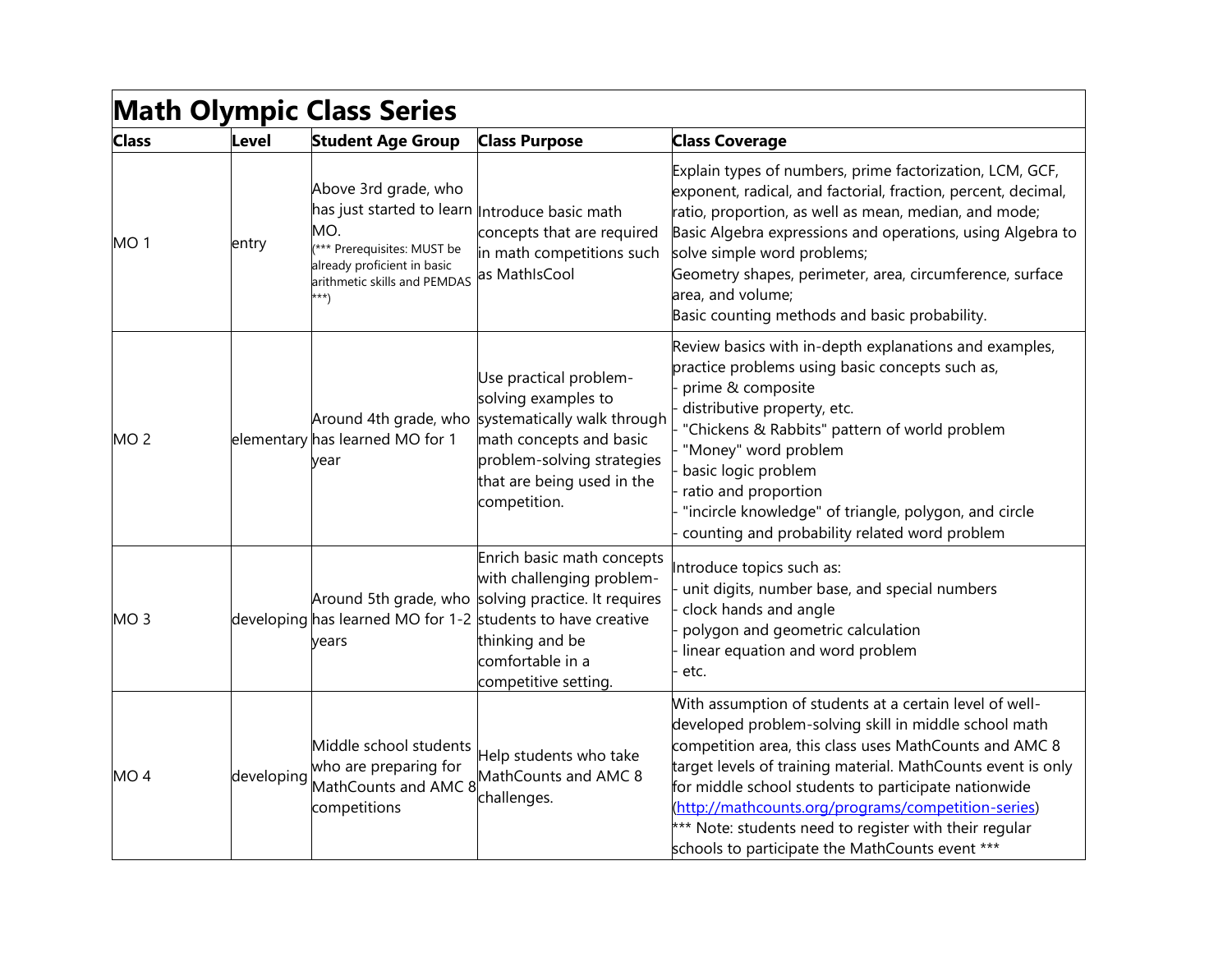| HS MO 1 | Students who are ready<br>to participate high<br>school level of math<br>competitions, such as<br>AMC 10/12 | Help students lay out a<br>solid and competitive<br>foundation at high school<br>level of math competitions,<br>in order to compete for<br>AMC 10 and above | Reference books:<br><art 1:="" basics="" of="" problem="" solving="" the="" volume=""><br/><art 2:="" and="" beyond="" of="" problem="" solving="" volume=""></art></art>                                                                    |
|---------|-------------------------------------------------------------------------------------------------------------|-------------------------------------------------------------------------------------------------------------------------------------------------------------|----------------------------------------------------------------------------------------------------------------------------------------------------------------------------------------------------------------------------------------------|
| HS MO 2 | Students Who have<br>learned HS MO for<br>about 1 year                                                      | Improve students' problem-<br>solving proficiency at<br>significantly competitive<br>level (AMC 10/12 and AIME)                                             | Reference books:<br><art 2:="" and="" beyond="" of="" problem="" solving="" volume=""><br/><challenging geometry="" in="" problems=""><br/><art algebra="" intermediate="" of="" problem="" solving:=""><br/>etc.</art></challenging></art>  |
| HS MO 3 | Who has learned HS<br>MO for about 2 year                                                                   | Enhance students'<br>proficiency in competitive<br>problem-solving.                                                                                         | Class topics cover major areas as below:<br>Number Theory<br>Algebra - polynomial, functions, equations, and inequality<br>level (AMC 10/12, AIME) of Geometry - mass point, analytic, inequality, and solid<br>Combinatorics<br>Probability |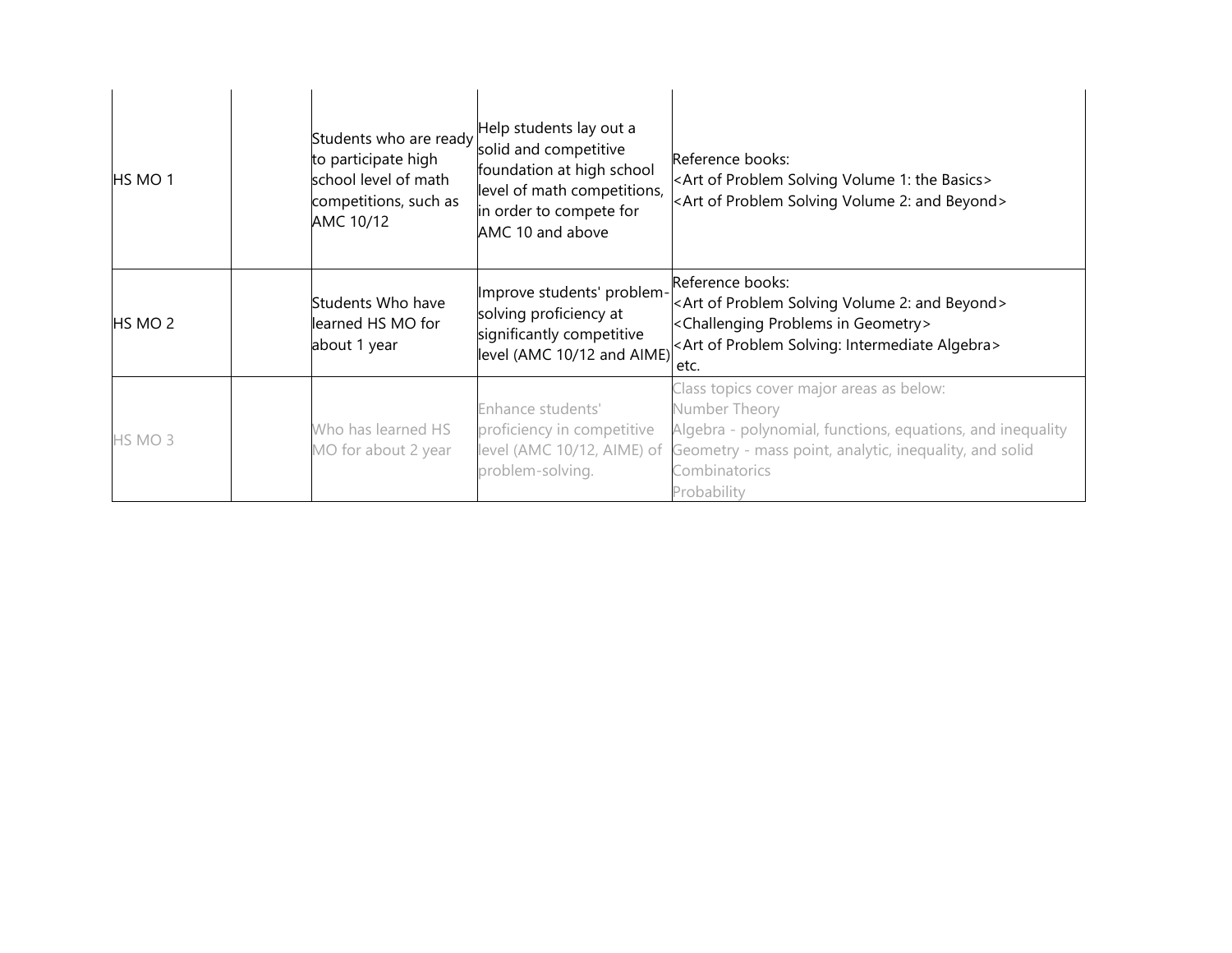## **Computer Programming Class Series**

| <b>Class</b> | Level | <b>Student Age Group</b>                                                         | <b>Class Purpose</b>                                                                                                                         | <b>Class Coverage</b>                                                                                                                                                                                                                     |
|--------------|-------|----------------------------------------------------------------------------------|----------------------------------------------------------------------------------------------------------------------------------------------|-------------------------------------------------------------------------------------------------------------------------------------------------------------------------------------------------------------------------------------------|
| <b>Basic</b> | entry | 4th grade and above                                                              | Introduce basic<br>will pave the road to<br>practical programming                                                                            | Learn programming basics from ground up. Topics include<br>programming concepts that variables, loops, and branching logic. The class will be<br>hands-on throughout the course, and students will be<br>creating real, working programs. |
| Intermediate |       | Students who have<br>elementary taken "Basic" level, or<br>its equivalent        | Expand students'<br>knowledge, and more<br>in learning programming.                                                                          | Use Java programming language in hands-on projects to<br>learn Java basics, fundamental data structures like arrays,<br>importantly, their interests object-oriented programming design, algorithms, and<br>etc.                          |
| Advanced     |       | Students who have<br>Developing taken "Intermediate"<br>level, or its equivalent | Continue to develop<br>student's interest in<br>learning and mastering<br>basic concepts and<br>knowledge at intermediate<br>level or above. | Use Java language in projects to review data structures<br>like lists and arrays, object-oriented programming design<br>practice, algorithms such as binary search, different<br>approaches of sorting, big-O analysis, and etc.          |